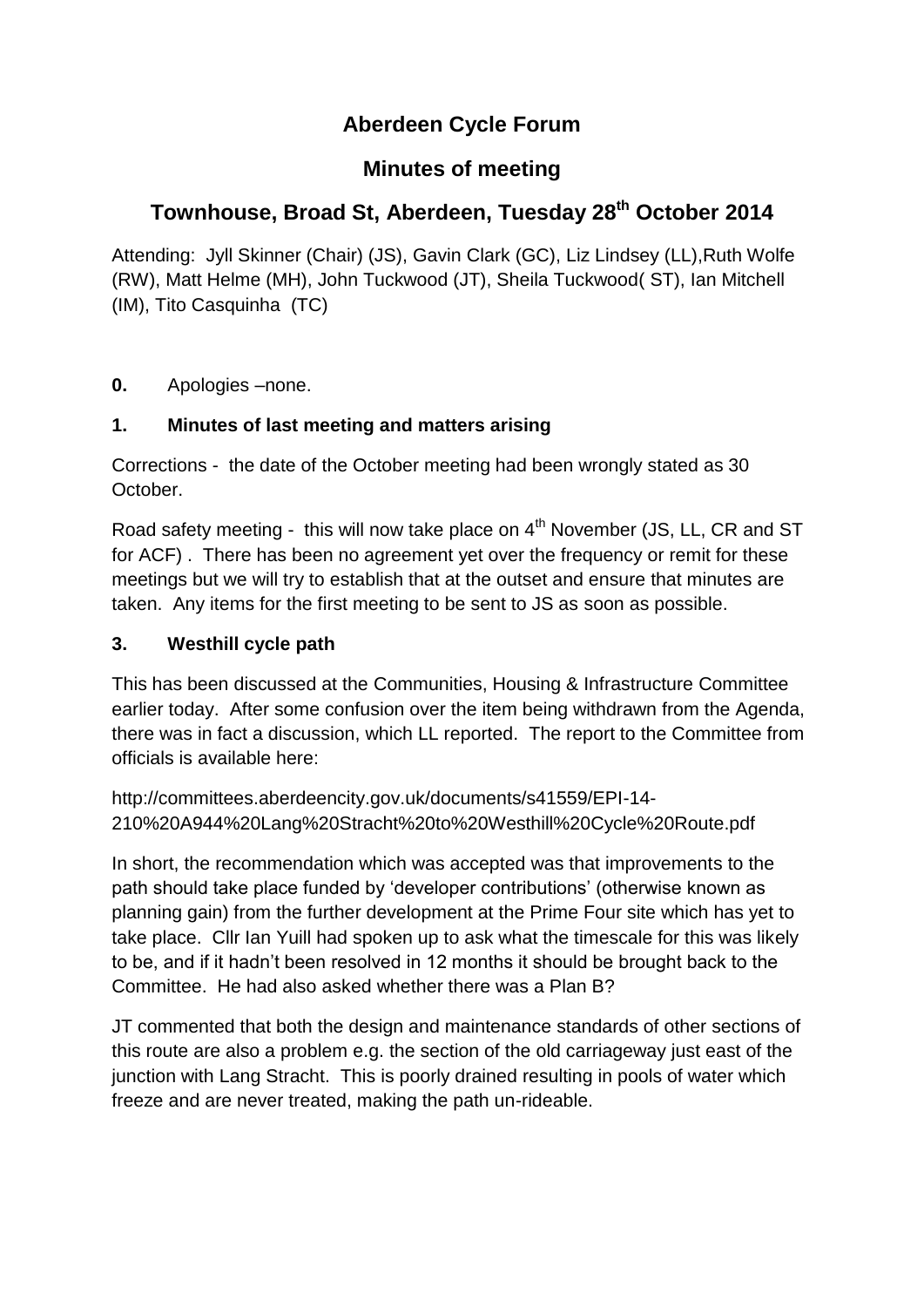It was suggested this be raised at the forthcoming road safety meeting. GC also suggested that individuals should report such failings via the fault reporting tool on the ACC website.

### **4. AcTraP consultation (Active Travel Plan)**

A draft response had been prepared by JS and circulated to a core group. It was difficult to respond to a document like this in a positive way as there was clearly so much more that could be done in favour of cycling. JS asked whether she had got the balance right in terms of being positive or critical? Any further comments to her ASAP as the deadline for submission is 31 October.

MH had prepared his own detailed response and would be submitting it  $-$  he felt the plan was inadequate. Generally, we should encourage as many members as possible to submit an individual response as this can only add weight to the points we are making.

JS and GC gave a brief resume of a meeting they had had with the new Cycling Development Officer on Friday. This is part funded by Sustrans and is a Nestrans post for 2 years. Due to not being in post until the start of October there is a sizeable capital budget (£100k) to be spent before the end of the financial year. We should make any suggestions we can come up with, but the question also arose why these funds couldn't be used to resolve the problem with the Westhill path?

#### **6. Meeting with Cllr Laing**

It was suggested that we should aim for a presentation in 2 parts: firstly an inspirational vide of what is possible (such as the Green Lane project in New York) followed by a short slide show of the things in Aberdeen which are bad/dangerous and which we have struggled to make any progress with.

Thirdly, we would focus up the points in the 'election manifesto' from the last Council elections, and bringing that up to date.

## **7**. **AOBs**

JS is to attend a meeting with Nexen at Prime 4 which is aimed at encouraging more cycling amongst their staff.

LL gave an update on correspondence she had been in with ACC officials over cycle lane provision on Kingsgate. There may be some movement on this soon. She is also pursuing the issue of 'do not overtake' signs for the pinch point at the junction with Stronsay Drive.

MH gave a) a brief update on his dealings with Aberdeenshire Council over bike routes to schools in Inverurie.